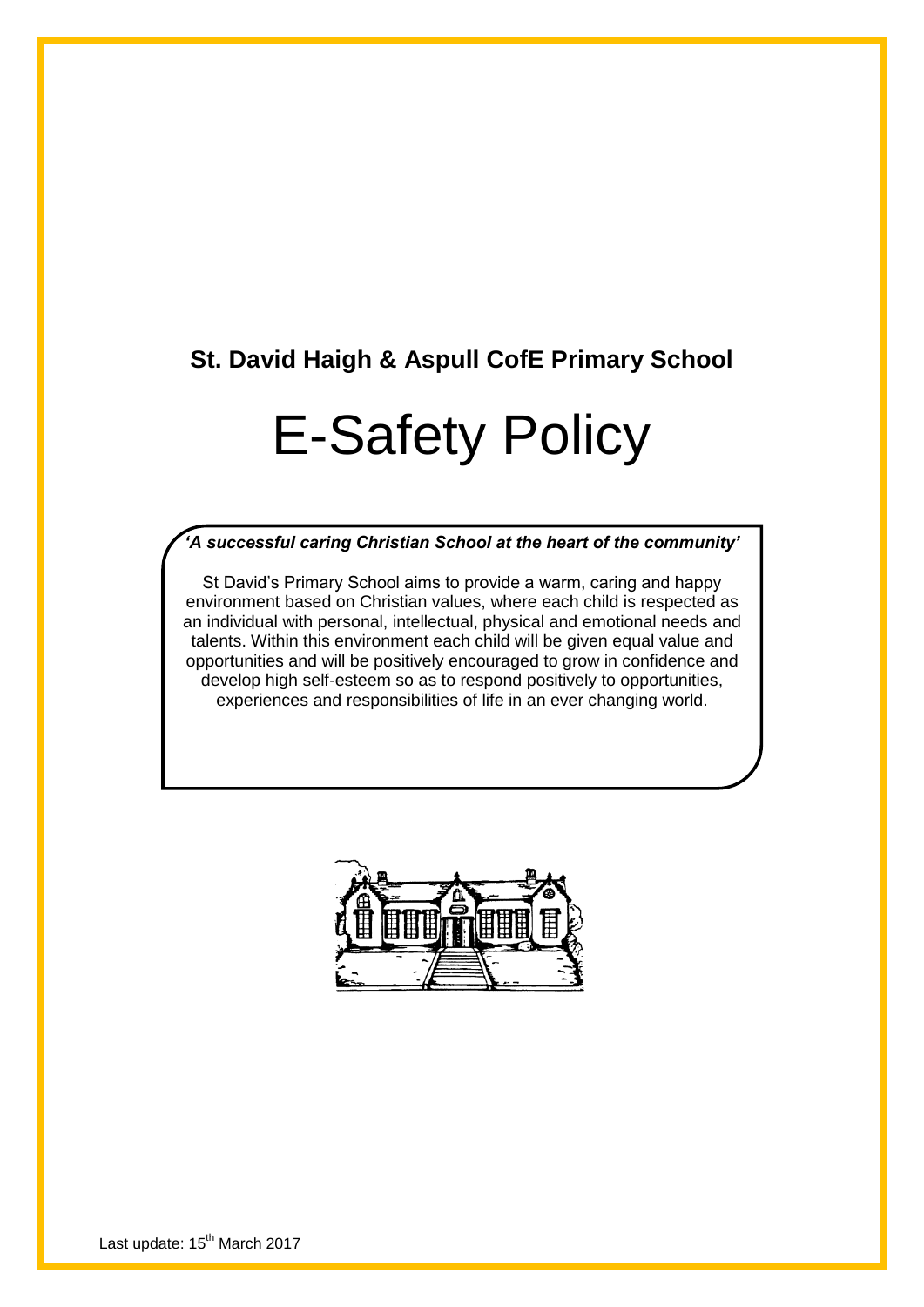## **Contents:**

#### **[Statement of intent](#page-2-0)**

- [1.](#page-2-0) [Legal framework](#page-2-0)
- 2. [Use of the internet](#page-3-0)
- 3. [Roles and responsibilities](#page-3-0)
- 4. [E-safety education](#page-5-0)
- 5. [E-safety control measures](#page-6-0)
- 6. [Cyber bullying](#page-9-0)
- 7. [Reporting misuse](#page-10-0)
- 8. [Monitoring and review](#page-11-0)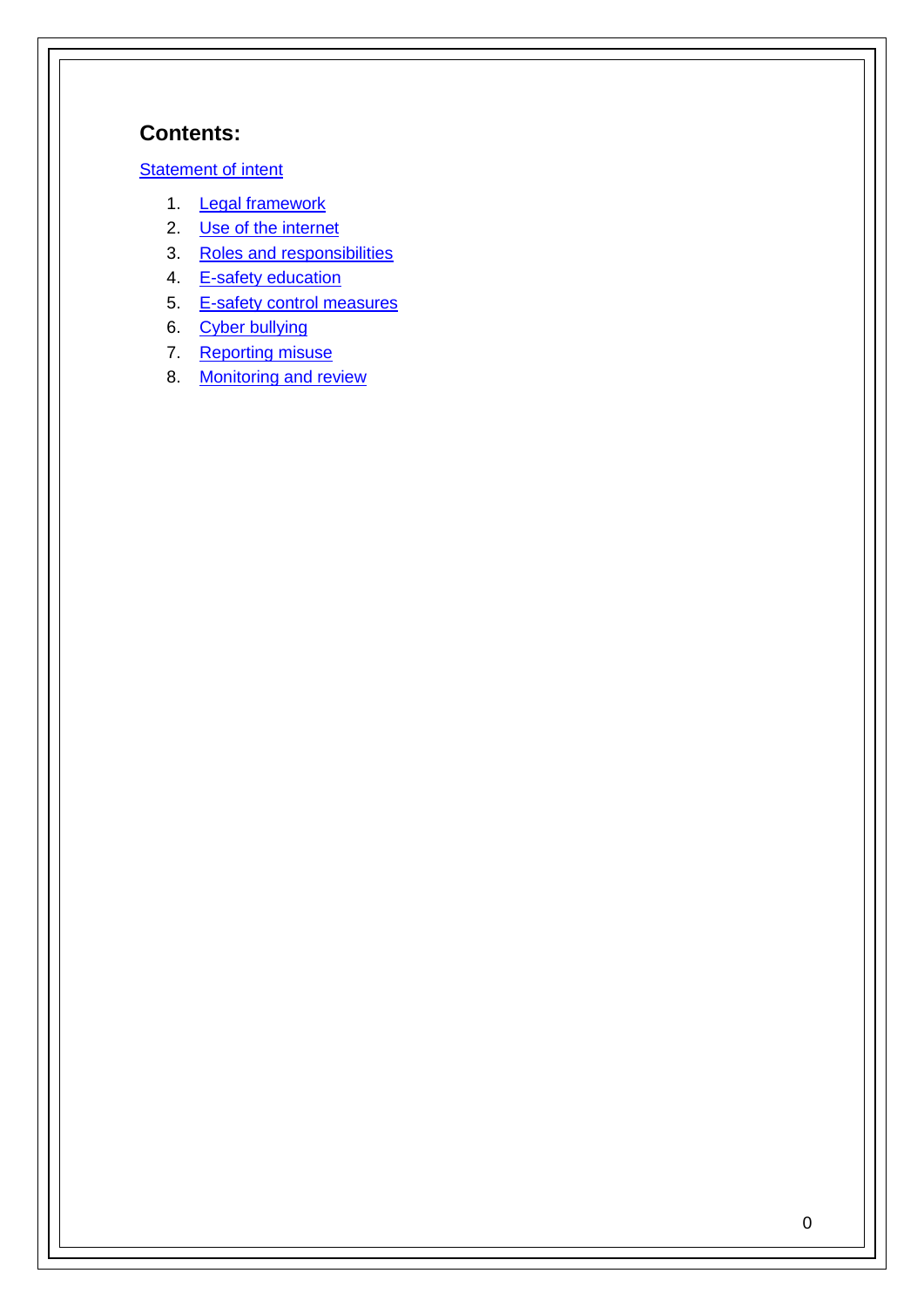## <span id="page-2-0"></span>**Statement of intent**

At St. David's, we understand that computer technology is an essential resource for supporting teaching and learning. The internet, and other digital and information technologies, open up opportunities for pupils and play an important role in their everyday lives.

Whilst the school recognises the importance of promoting the use of computer technology throughout the curriculum, we also understand the need for safe internet access and appropriate use.

Our school has created this policy with the aim of ensuring appropriate and safe use of the internet and other digital technology devices by all pupils and staff.

The school is committed to providing a safe learning and teaching environment for all pupils and staff, and has implemented important controls to prevent any harmful risks.

| Signed by: |            |
|------------|------------|
|            | Headteache |

 $H^{\text{F}}$  Date: 22/03/2017

Chair of governors Date: 22/03/2017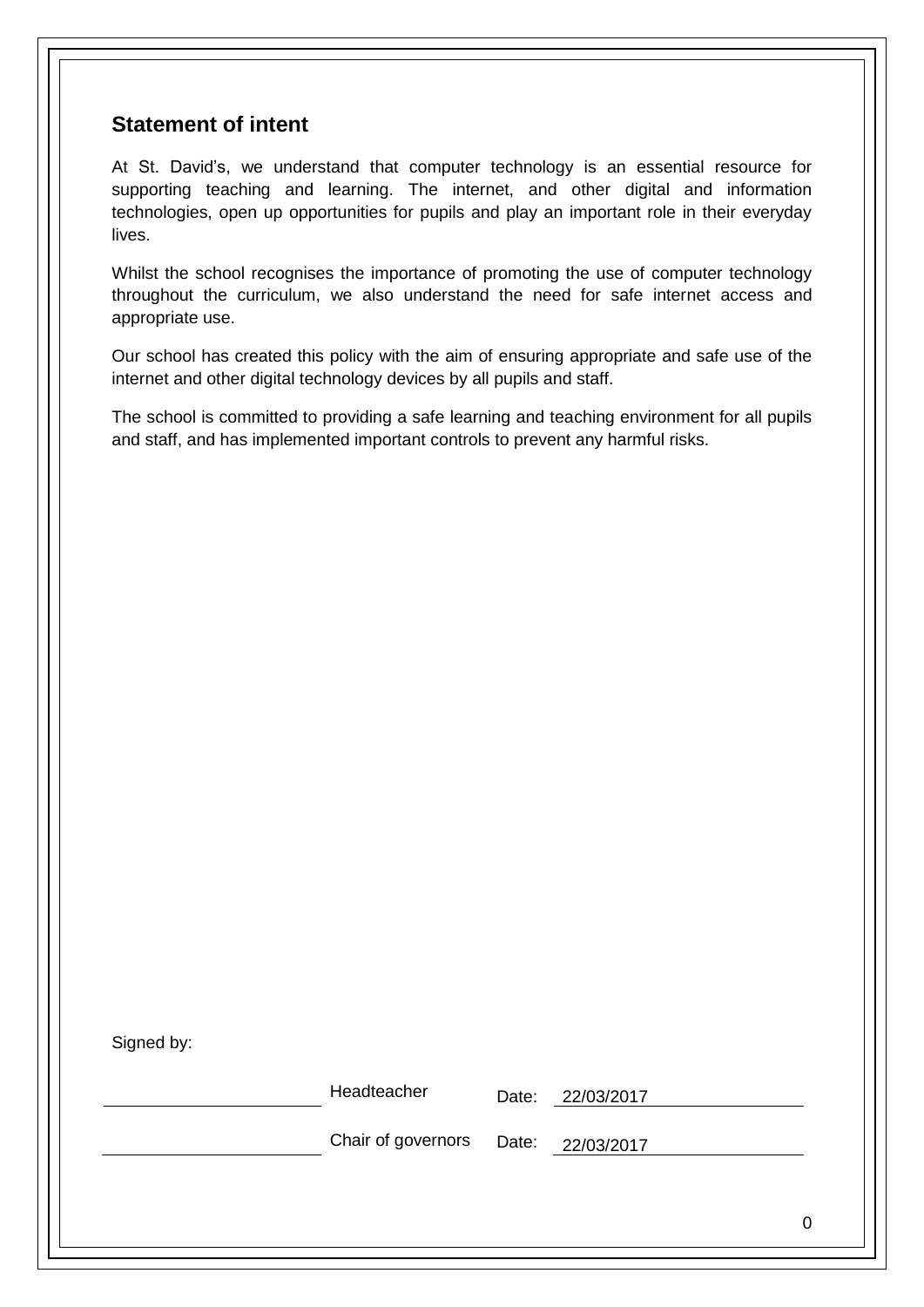## **1. Legal framework**

- 1.1. This policy has due regard to the following legislation, including, but not limited to:
	- Human Rights Act 1998
	- Data Protection Act 1998
	- Freedom of Information Act 2000
	- Regulation of Investigatory Powers Act 2000
	- Safeguarding Vulnerable Groups Act 2006
	- Education and Inspections Act 2006
	- Computer Misuse Act 1990, amended by the Police and Justice Act 2006
	- Communications Act 2003
	- Protection of Children Act 1978
	- Protection from Harassment Act 1997
- 1.2. This policy also has regard to the following statutory guidance:
	- DfE (2016) 'Keeping children safe in education'
- 1.3. This policy will be used in conjunction with the other school policies and procedures, including:
	- Behaviour Policy
	- Social Media Policy
	- Safeguarding Policy

## <span id="page-3-0"></span>**2. Use of the internet**

- 2.1. The school understands that using the internet is important when raising educational standards, promoting pupil achievement and enhancing teaching and learning.
- 2.2. Internet use is embedded in the statutory curriculum and is therefore an entitlement for all pupils, though there are a number of controls the school is required to implement to minimise harmful risks.
- 2.3. When accessing the internet, individuals are especially vulnerable to a number of risks which may be physically and emotionally harmful, including:
	- Access to illegal, harmful or inappropriate images
	- Cyber bullying
	- Access to, or loss of, personal information
	- Access to unsuitable online videos or games
	- Loss of personal images
	- Inappropriate communication with others
	- Illegal downloading of files
	- Exposure to explicit or harmful content, e.g. involving radicalisation
	- Plagiarism and copyright infringement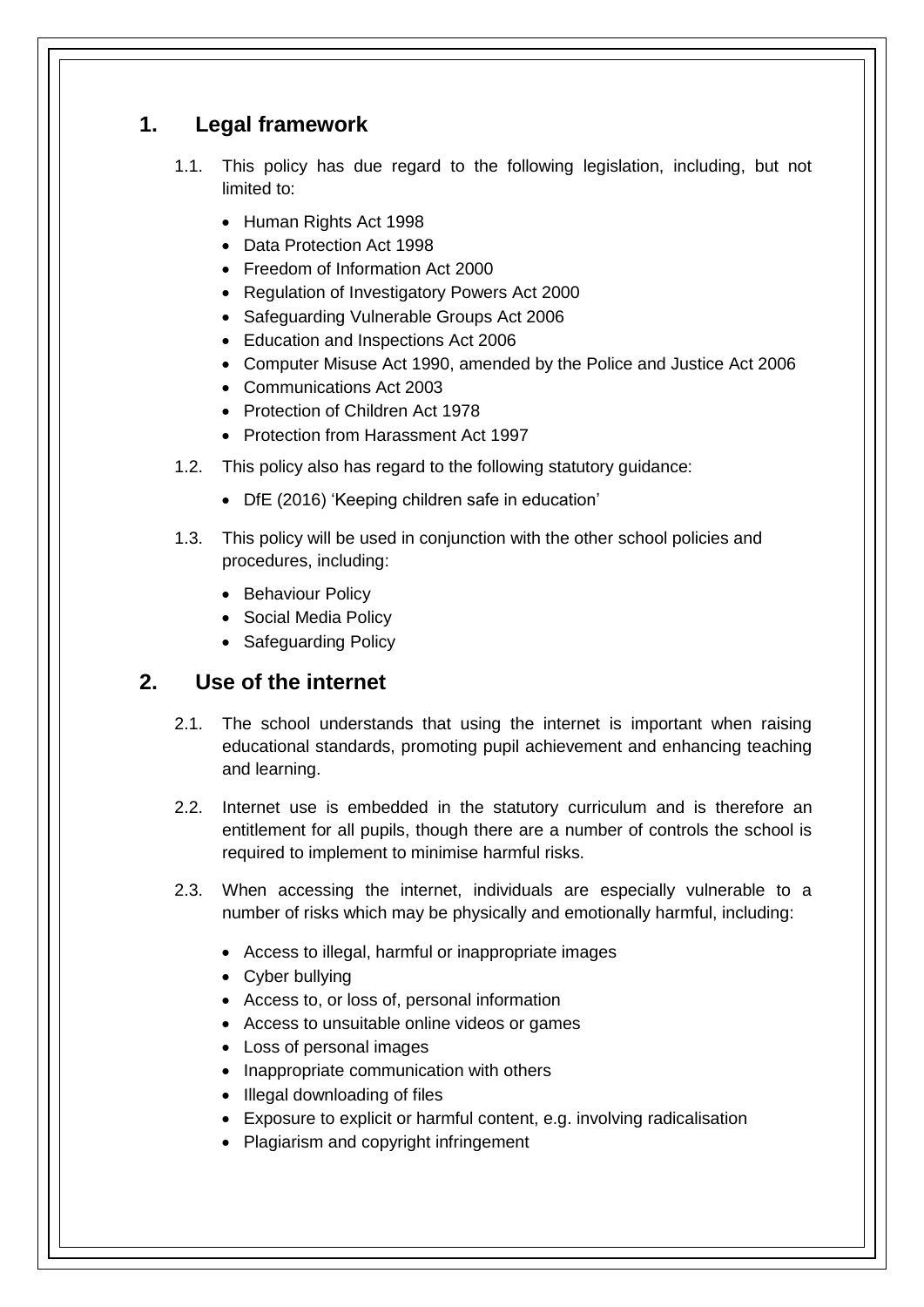Sharing the personal information of others without the individual's consent or knowledge

### **3. Roles and responsibilities**

- 3.1. It is the responsibility of all staff to be alert to possible harm to pupils or staff due to inappropriate internet access or use, both inside and outside of the school, and to deal with incidents of such as a priority.
- 3.2. The governing body is responsible for ensuring that there are appropriate filtering and monitoring systems in place to safeguard pupils.
- 3.3. The **IT subject leader**, Mr Robin Woods, is responsible for ensuring the dayto-day e-safety in the school, and managing any issues that may arise.
- 3.4. The **headteacher** is responsible for ensuring that the **IT subject leader** and any other relevant staff receive CPD to allow them to fulfil their role and train other members of staff.
- 3.5. The **IT subject leader** will provide all relevant training and advice for members of staff as part of the requirement for staff to undergo regularly updated safeguarding training and be able to teach pupils about online safety.
- 3.6. The **headteacher** will ensure there is a system in place which monitors and supports the **IT subject leader**, whose role is to carry out the monitoring of esafety in the school, keeping in mind data protection requirements.
- 3.7. The **IT subject leader** will regularly monitor the provision of e-safety in the school and will provide feedback to the **headteacher** and governors.
- 3.8. The **SBM** will maintain a log of submitted e-safety reports and incidents.
- 3.9. The **headteacher** will establish a procedure for reporting incidents and inappropriate internet use, either by pupils or staff.
- 3.10. The **IT subject leader** will ensure that all members of staff are aware of the procedure when reporting e-safety incidents, and will keep a log of all incidents recorded.
- 3.11. The **IT subject leader** will attempt to find alternatives to monitoring staff use of social media, where possible, and will justify all instances of monitoring to ensure that it is necessary and outweighs the need for privacy. The member of staff who is being monitored will be consulted prior to any interception by the school.
- 3.12. Cyber bullying incidents will be reported in accordance with the school's Behaviour Policy.
- 3.13. The governing body will hold regular meetings with the **IT subject leader** to discuss the effectiveness of the e-safety provision, current issues, and to review incident logs, as part of the school's duty of care.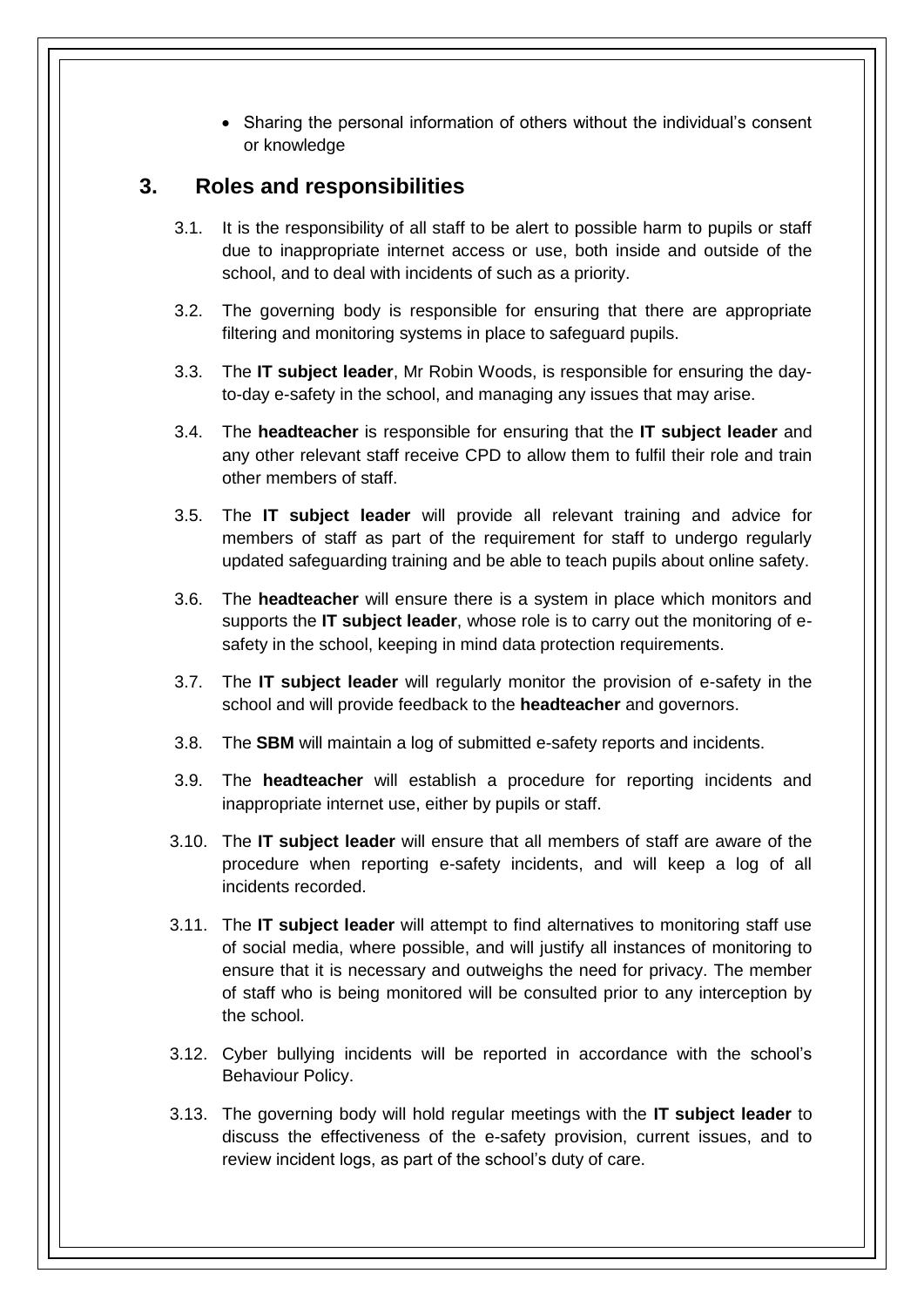- 3.14. The **governing body** will evaluate and review this E-Safety Policy on an annual basis, taking into account the latest developments in ICT and the feedback from staff/pupils.
- 3.15. The **headteacher** will review and amend this policy with the **IT subject leader**, taking into account new legislation, government guidance and previously reported incidents, to improve procedures.
- 3.16. Teachers are responsible for ensuring that e-safety issues are embedded in the curriculum and safe internet access is promoted at all times.
- 3.17. All staff are responsible for ensuring they are up-to-date with current e-safety issues, and this E-Safety Policy.
- 3.18. All staff and pupils will ensure they understand and adhere to our **Acceptable Use Agreement**, which they must sign and return to the **headteacher** (and click to accept each time they log on to a work station in school).
- 3.19. Parents are responsible for ensuring their child understands how to use computer technology and other digital devices appropriately.
- 3.20. The **IT subject leader** is responsible for communicating with parents regularly and updating them on current e-safety issues and control measures.
- 3.21. All pupils are aware of their responsibilities regarding the use of school-based ICT systems and equipment, including their expected behaviour.

## <span id="page-5-0"></span>**4. E-safety education**

#### 4.1. **Educating pupils:**

- An e-safety programme will be established and taught across the curriculum on a regular basis, ensuring that pupils are aware of the safe use of new technology both inside and outside of the school.
- Pupils will be taught about the importance of e-safety and are encouraged to be critically aware of the content they access online, including extremist material and the validity of website content.
- Pupils will be taught to acknowledge information they access online, in order to avoid copyright infringement and/or plagiarism.
- Clear guidance on the rules of internet use will be presented in all classrooms.
- Pupils are instructed to report any suspicious use of the internet and digital devices.
- PSHE lessons will be used to educate pupils about cyber bullying, including how to report cyber bullying, the social effects of spending too much time online and where to access help.
- The school will hold e-safety events, such as Safer Internet Day and Anti Bullying Week, to promote online safety.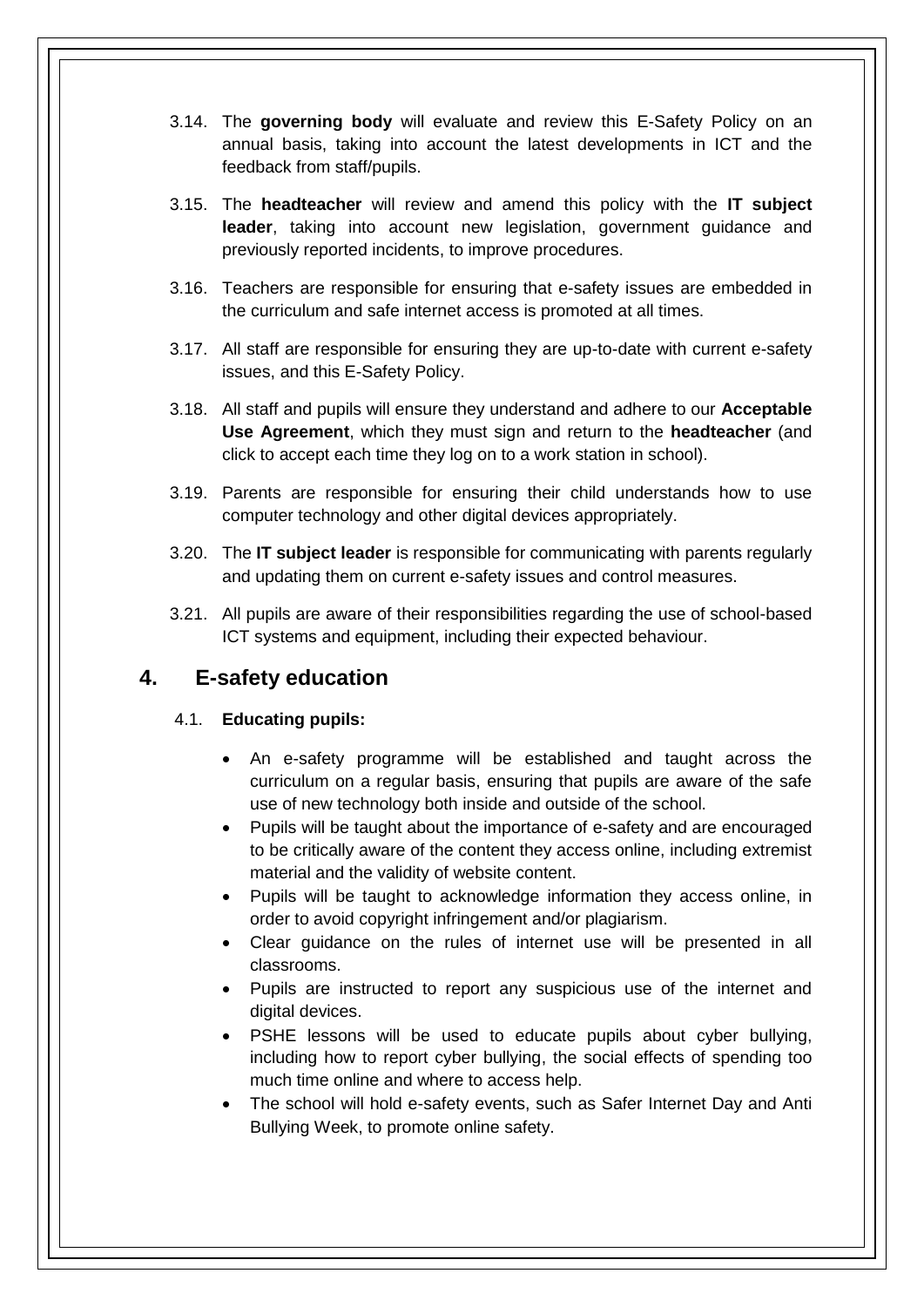#### 4.2. **Educating staff:**

- A planned calendar programme of e-safety training opportunities is available to all staff members, including whole school activities and CPD training courses.
- All staff will receive e-safety updates regularly to ensure they are aware of current e-safety issues and any changes to the provision of e-safety, as well as current developments in social media and the internet as a whole.
- All staff will undergo audits from time-to-time, by the **IT subject leader**, in order to identify areas of training need.
- All staff will employ methods of good practice and act as role models for pupils when using the internet and other digital devices.
- All staff will be educated on which sites are deemed appropriate and inappropriate.
- All staff are reminded of the importance of acknowledging information they access online, in order to avoid copyright infringement and/or plagiarism.
- Any new staff are required to undergo e-safety training as part of their induction programme, ensuring they fully understand this E-Safety Policy.
- The **IT subject leader** will act as the first point of contact for staff requiring e-safety advice.

#### 4.3. **Educating parents:**

- E-safety information will be directly delivered to parents through a variety of formats, including newsletters, the school website and social media.
- Twilight courses and presentations will be run by the school for parents.
- Parents' evenings, meetings and other similar occasions will be utilised to inform parents of any e-safety related concerns.

## <span id="page-6-0"></span>**5. E-safety control measures**

#### 5.1. **Internet access:**

- Internet access will be authorised once parents and pupils have returned the signed consent form in line with our **Acceptable Use Agreement**.
- All staff users will be provided with usernames and passwords, and are advised to keep these confidential to avoid any other pupils using their login details.
- All pupil users log in using a generic Year group specific access that has content and accessibility in-line with their needs.
- Effective filtering systems will be established to eradicate any potential risks to pupils through access to, or trying to access, certain websites which are harmful or use inappropriate material.
- Filtering systems will be used which are relevant to pupils' age ranges, their frequency of use of ICT systems, and the proportionality of costs compared to risks.
- The governing body will ensure that use of appropriate filters and monitoring systems does not lead to 'over blocking', such that there are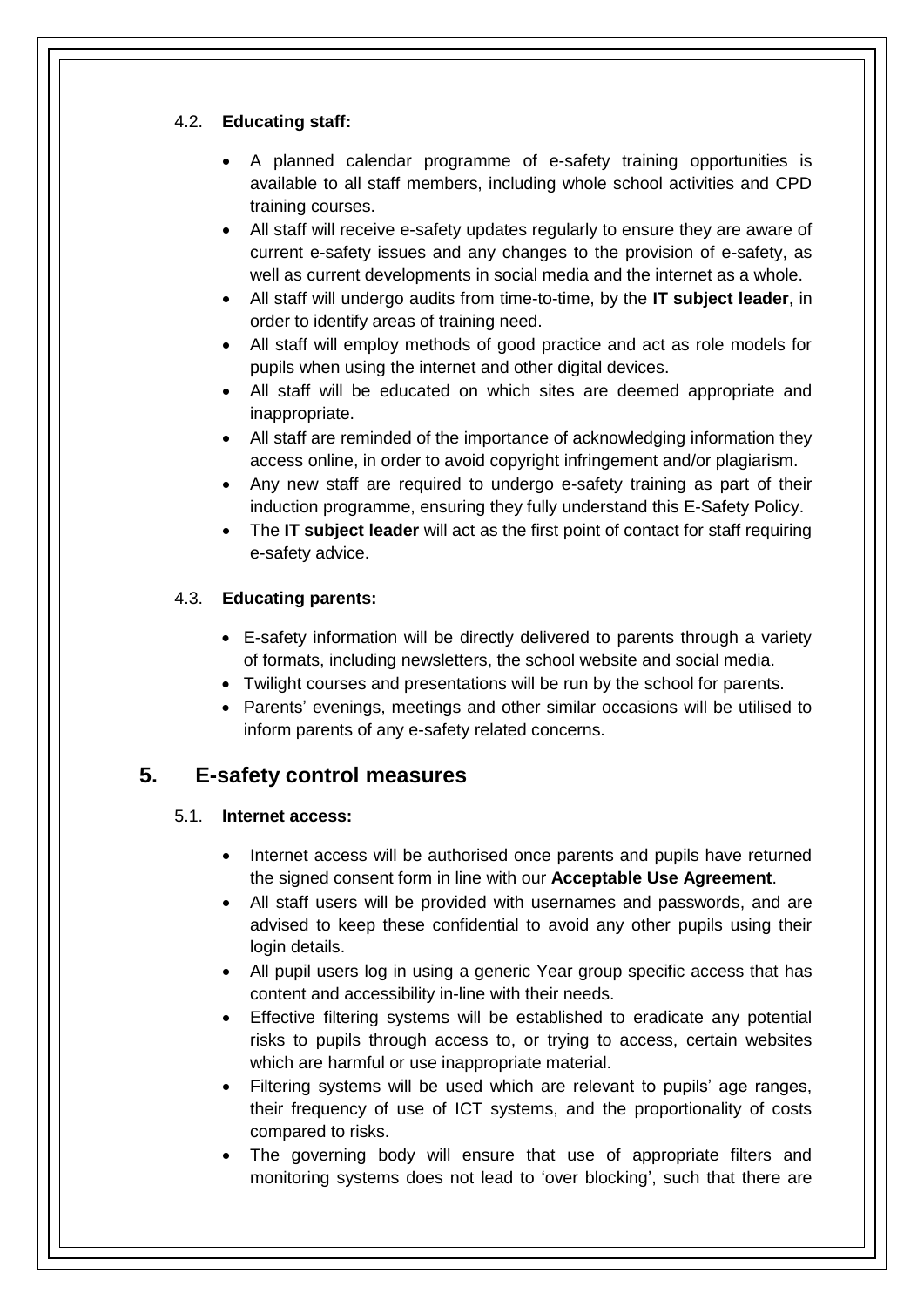unreasonable restrictions as to what pupils can be taught with regards to online teaching and safeguarding.

- Any requests by staff for websites to be added or removed from the filtering list must be first authorised by the **IT subject leader** and **headteacher**.
- All school systems will be protected by up-to-date virus software.
- An agreed procedure will be in place for the provision of temporary users, e.g. volunteers, supply staff.
- Master users' passwords will be available to the **headteacher** for regular monitoring of activity.
- Staff are able to use the internet for personal use during out-of-school hours, as well as break and lunch times.
- Personal use will **only** be monitored by the **IT subject leader** for access to any inappropriate or explicit sites, where it is justifiable to be necessary and in doing so, would outweigh the need for privacy.
- Inappropriate internet access by staff may result in the staff member being permitted to use the internet for school purposes only, and prohibited from using any personal devices. This will be dealt with following the process outlined in section [7.4](#page-11-1) of this policy.

#### 5.2. **Email:**

- Staff will be given approved email accounts and are only able to use these accounts.
- Each Class will be allocated one, generic email account in order that they can effectively use appropriate social media resources (as defined in our Social Media Policy).
- The use of personal email accounts to send and receive personal data or information is prohibited.
- No sensitive personal data shall be sent to any other pupils, staff or third parties via email.
- Pupils are made aware that all email messages are monitored and that the filtering system will detect inappropriate links, viruses, malware and profanity.
- Staff members are aware that their email messages are **not** monitored.
- Any emails sent by classes to external organisations will be overseen by their class teacher and must be authorised before sending.
- Chain letters, spam and all other emails from unknown sources will be deleted without opening.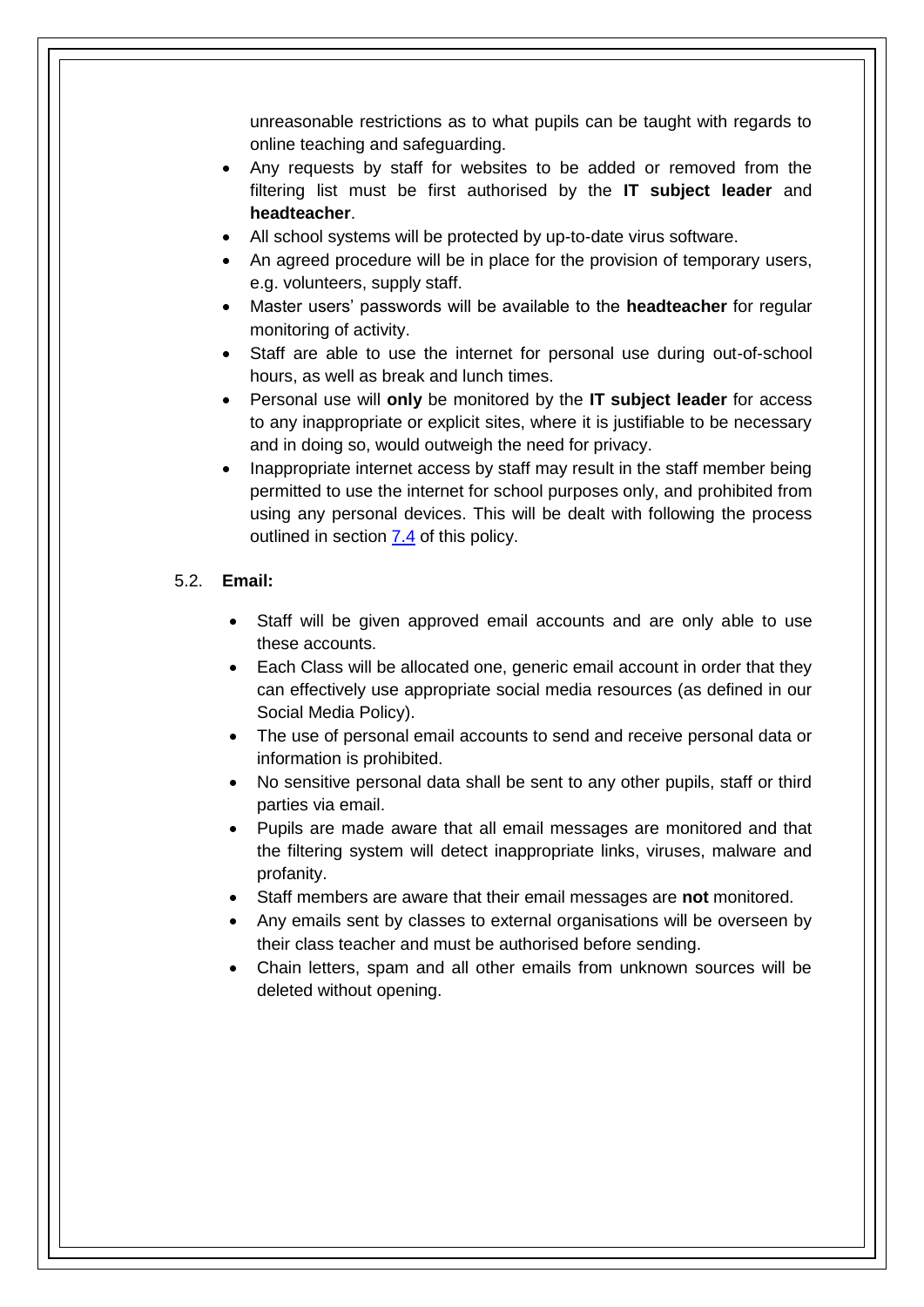#### 5.3. **Social networking:**

- Use of social media on behalf of the school will be conducted following the processes outlined in our **Social Media Policy**.
- Access to social networking sites will be filtered as appropriate.
- Should access be needed to social networking sites for any reason, this will be monitored and controlled by staff at all times and must be first authorised by the **headteacher**.
- There is an agreement & expectation that staff & classes will use twitter throughout the week, without seeking permission for every post.
- Pupils are regularly educated on the implications of posting personal data online outside of the school.
- Staff are regularly educated on posting inappropriate photos or information online, which may potentially affect their position and the school as a whole.
- Staff are not permitted to communicate with pupils over social networking sites and are reminded to alter their privacy settings.
- Staff are not permitted to publish comments about the school which may affect its reputability.
- Staff are not permitted to access social media sites during teaching hours unless it is justified to be beneficial to the material being taught. This will be discussed with the **headteacher** prior to accessing the social media site.

#### 5.4. **Published content on the school website and images:**

- The **headteacher** will be responsible for the overall content of the website, and will ensure the content is appropriate and accurate.
- Contact details on the school website will include the phone number, email and address of the school – no personal details of staff or pupils will be published.
- Images and full names of pupils, or any content that may easily identify a pupil, will be selected carefully, and will not be posted until authorisation from parents has been received.
- Pupils are not permitted to take or publish photos of others without permission from the individual.
- Staff are able to take pictures, though they must do so in accordance with school policies in terms of the sharing and distribution of such. Staff will not take pictures using their personal equipment.
- Any member of staff that is representing the school online, e.g. through blogging, must express neutral opinions and not disclose any confidential information regarding the school, or any information that may affect its reputability.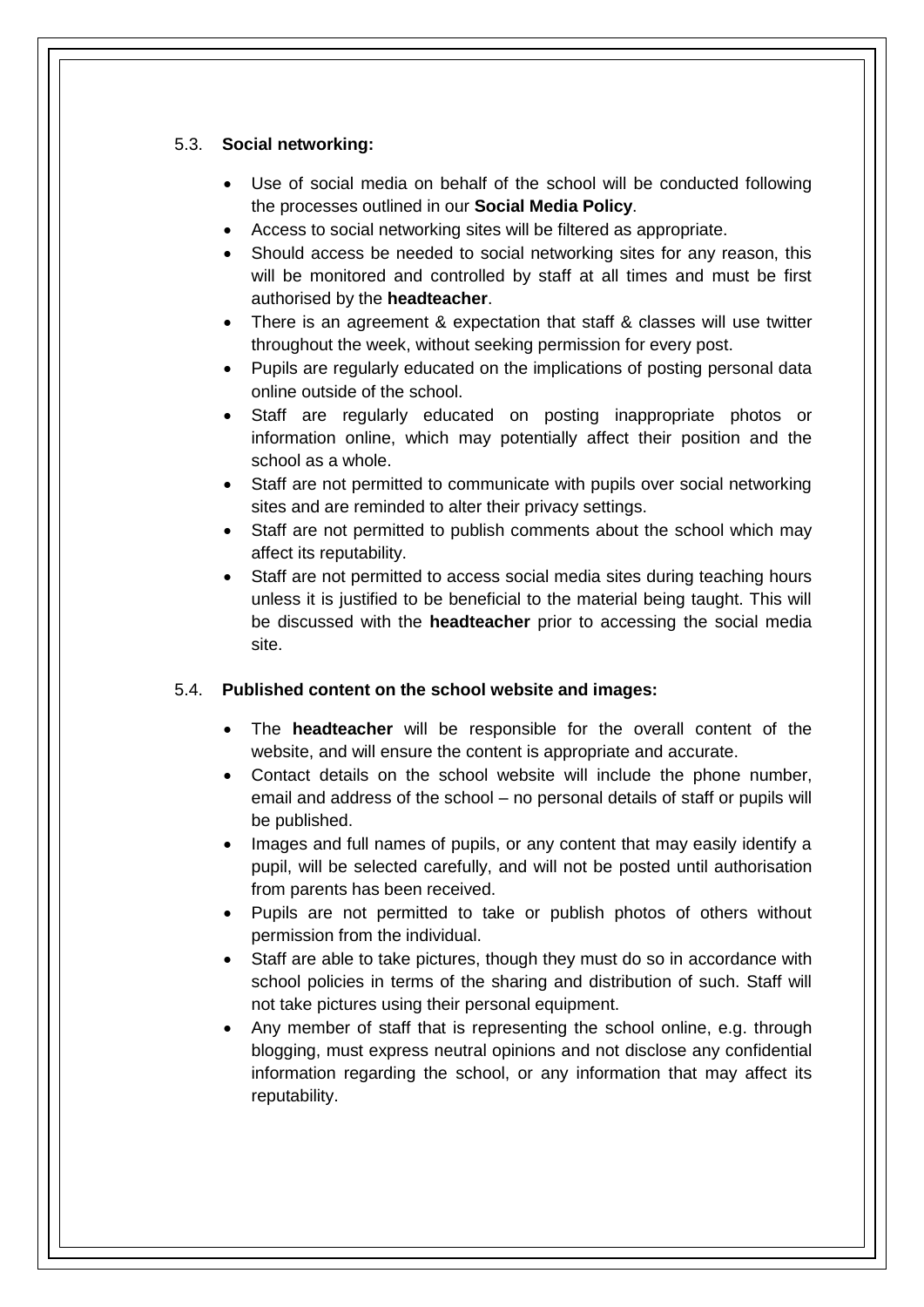#### 5.5. **Mobile devices and hand-held computers:**

- The **headteacher** may authorise the use of mobile devices by a pupil where it is seen to be for safety or precautionary use.
- Pupils are not permitted to access the school's Wi-Fi system at any times using their mobile devices and hand-held computers.
- Mobile devices are not permitted to be used during school hours by pupils or members of staff.
- Staff are permitted to use hand-held computers which have been provided by the school, though internet access will be monitored for any inappropriate use by the **IT subject leader** when using these on the school premises.
- The sending of inappropriate messages or images from mobile devices is prohibited.
- Mobile devices will not be used to take images or videos of pupils or staff with exception of both assessment and learning purposes; such videos will be deleted in a timely manner once their use has come to an end (and at least annually).
- The school will be especially alert to instances of cyber bullying and will treat such instances as a matter of high priority.

#### 5.6. **Network security:**

- Network profiles for Class and staff member are created, in which the individual must enter a username and personal password when accessing the ICT systems within the school.
- Passwords have a minimum and maximum length, to prevent 'easy' passwords or mistakes when creating passwords..
- Passwords should be stored using non-reversible encryption.

#### 5.7. **Virus management:**

- Technical security features, such as virus software, are kept up-to-date and managed by the **IT subject leader**.
- The **IT subject leader** will ensure that the filtering of websites and downloads is up-to-date and monitored.

#### 5.8. **E-safety committee:**

- The E-safety Policy will be monitored and evaluated by the school's **IT subject leader** on a termly basis.
- The **IT subject leader** will consult with SLT, headteacher, DSL and governors.

## <span id="page-9-0"></span>**6. Cyber bullying**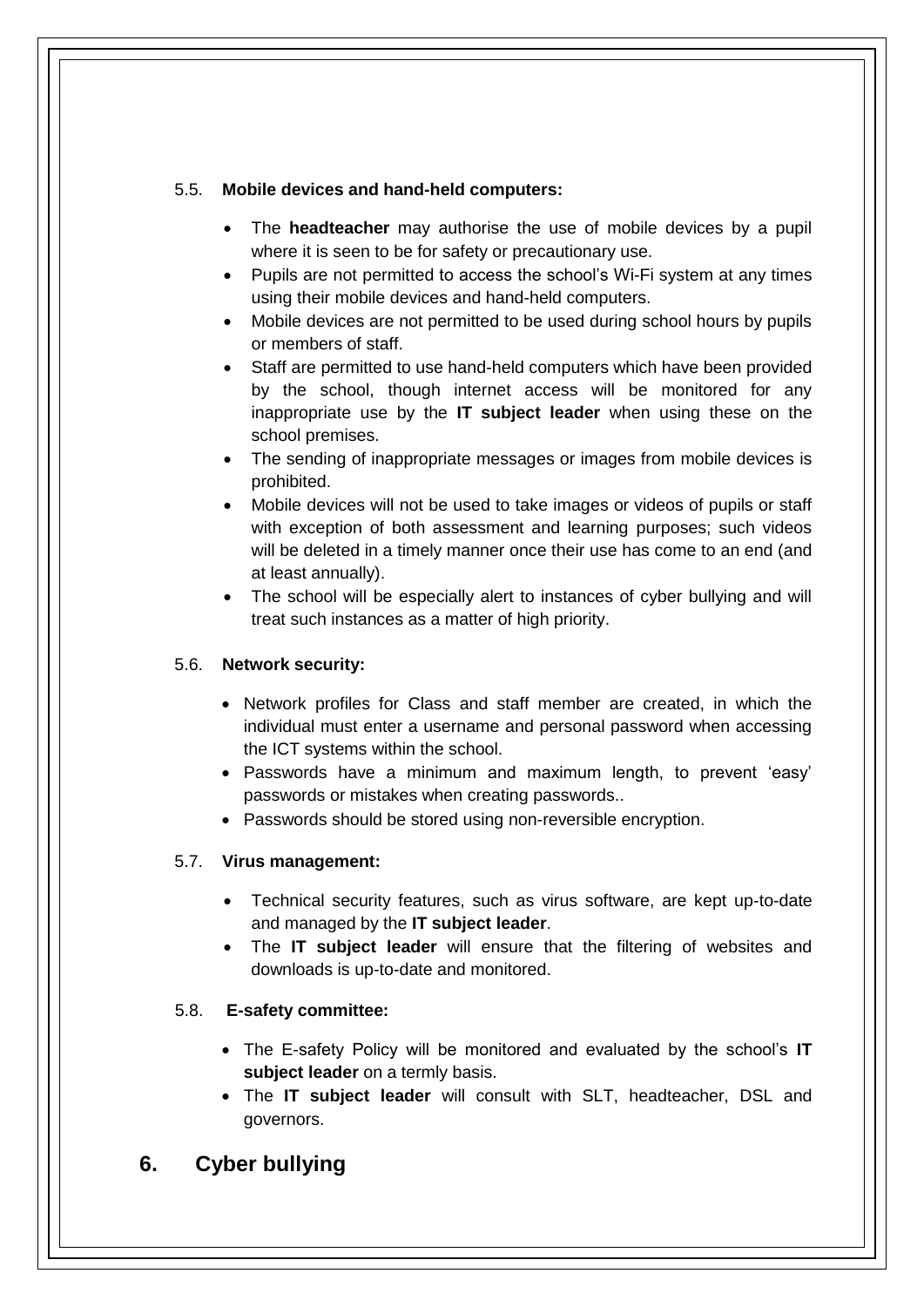- 6.1. For the purpose of this policy, cyber bullying is a form of bullying whereby an individual is the victim of harmful or offensive posting of information or images online.
- 6.2. The school recognises that both staff and pupils may experience cyber bullying and will commit to preventing any instances that should occur.
- 6.3. The school will regularly educate staff, pupils and parents on the importance of staying safe online, as well as being considerate to what they post online.
- 6.4. Pupils will be educated about online safety through teaching and learning opportunities as part of a broad and balanced curriculum; this includes covering relevant issues within PSHE lessons as well as sex and relationship education.
- 6.5. The school will commit to creating a learning and teaching environment which is free from harassment and bullying, ensuring the happiness of all members of staff and pupils.
- 6.6. The school has zero tolerance for cyber bullying, and any incidents will be treated with the upmost seriousness and will be dealt with in accordance with our Behaviour Policy.
- 6.7. The **headteacher** will decide whether it is appropriate to notify the police or anti-social behaviour coordinator in their LA of the action taken against a pupil.

## <span id="page-10-0"></span>**7. Reporting misuse**

- 7.1. St. David's clearly define what is classed as inappropriate behaviour in the Acceptable Use Agreement, ensuring all pupils and staff members are aware of what behaviour is expected of them.
- 7.2. Inappropriate activities are discussed and the reasoning behind prohibiting activities due to e-safety are explained to pupils as part of the curriculum in order to promote responsible internet use.

#### 7.3. **Misuse by pupils:**

- Teachers have the power to discipline pupils who engage in misbehaviour with regards to internet use.
- Any instances of misuse should be immediately reported to a member of staff, who will then report this to the **headteacher**.
- Any pupil who does not adhere to the rules outlined in our Acceptable Use Agreement and is found to be wilfully misusing the internet, will have a letter sent to their parents explaining the reason for suspending their internet use.
- Members of staff may decide to issue other forms of disciplinary action to a pupil upon the misuse of the internet. This will be discussed with the **headteacher** and will be issued once the pupil is on the school premises.